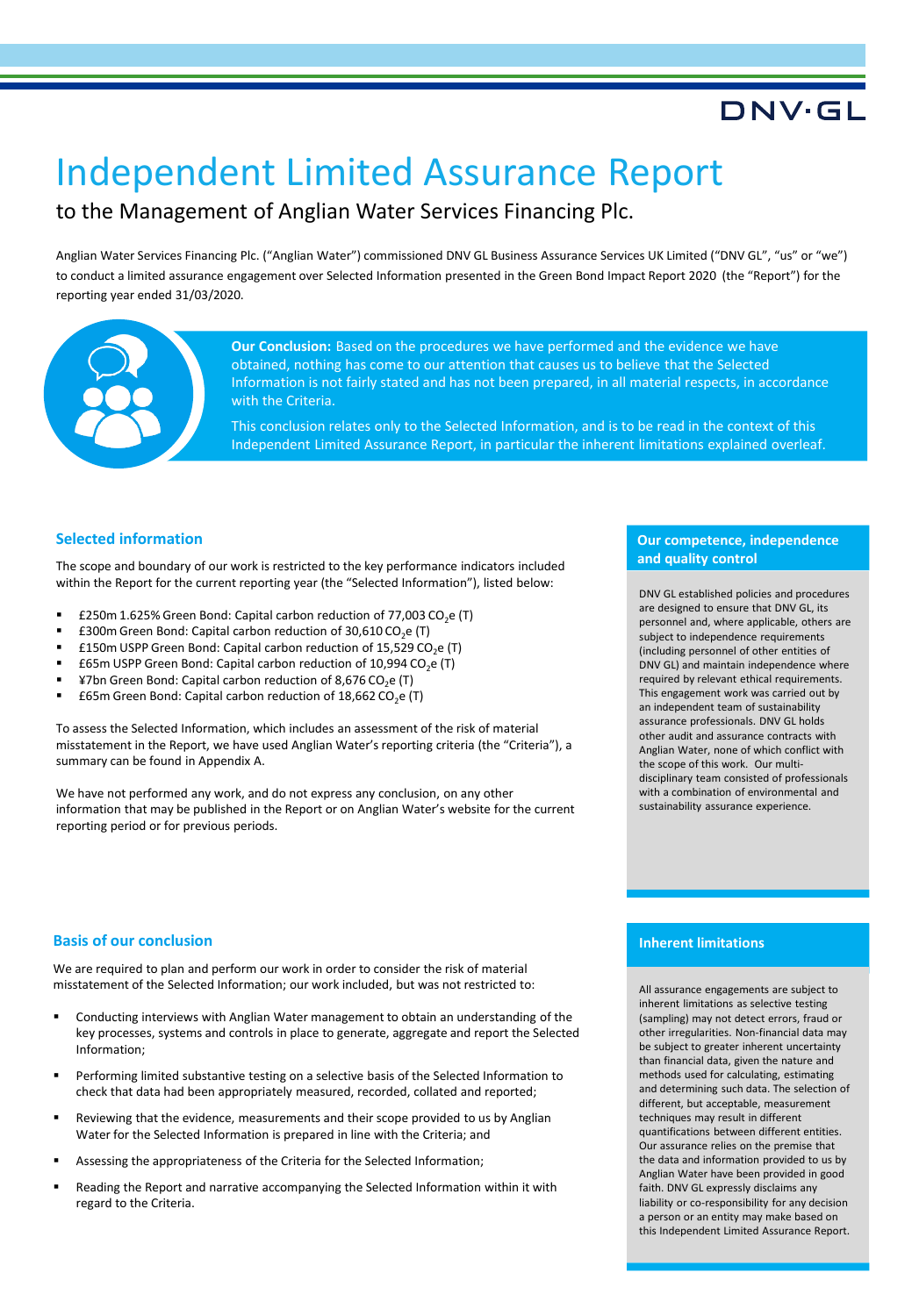### DNV·GL

#### **Standard and level of assurance**

We performed a **limited** assurance engagement in accordance with the International Standard on Assurance Engagements (ISAE) 3000 revised – 'Assurance Engagements other than Audits and Reviews of Historical Financial Information' (revised), issued by the International Auditing and Assurance Standards Board. This standard requires that we comply with ethical requirements and plan and perform the assurance engagement to obtain limited assurance.

DNV GL applies its own management standards and compliance policies for quality control, in accordance with ISO/IEC 17021:2015 - Conformity Assessment Requirements for bodies providing audit and certification of management systems, and accordingly maintains a comprehensive system of quality control including documented policies and procedures regarding compliance with ethical requirements, professional standards and applicable legal and regulatory requirements.

The procedures performed in a limited assurance engagement vary in nature and timing from, and are less in extent than for, a reasonable assurance engagement; and the level of assurance obtained is substantially lower than the assurance that would have been obtained had a reasonable assurance engagement been performed. We planned and performed our work to obtain the evidence we considered sufficient to provide a basis for our opinion, so that the risk of this conclusion being in error is reduced but not reduced to very low.

*London, UK 17th December 2020* **DNV GL Business Assurance Services UK Limited**

DNV·GL

#### **Responsibilities of the Directors of Anglian Water and DNV GL**

The Directors of Anglian Water have sole responsibility for:

- Preparing and presenting the Selected information in accordance with the Criteria;
- Designing, implementing and maintaining effective internal controls over the information and data, resulting in the preparation of the Selected Information that is free from material misstatements;
- Measuring and reporting the Selected Information based on their established Criteria; and
- Contents and statements contained within the Report and the Criteria.

Our responsibility is to plan and perform our work to obtain limited assurance about whether the Selected Information has been prepared in accordance with the Criteria and to report to Anglian Water in the form of an independent limited assurance conclusion, based on the work performed and the evidence obtained. We have not been responsible for the preparation of the Report.

#### **DNV GL Business Assurance**

DNV GL Business Assurance Services UK Limited is part of DNV GL – Business Assurance, a global provider of certification, verification, assessment and training services, helping customers to build sustainable business performance. [www.dnvgl.co.uk/BetterAssurance](http://www.dnvgl.co.uk/BetterAssurance)